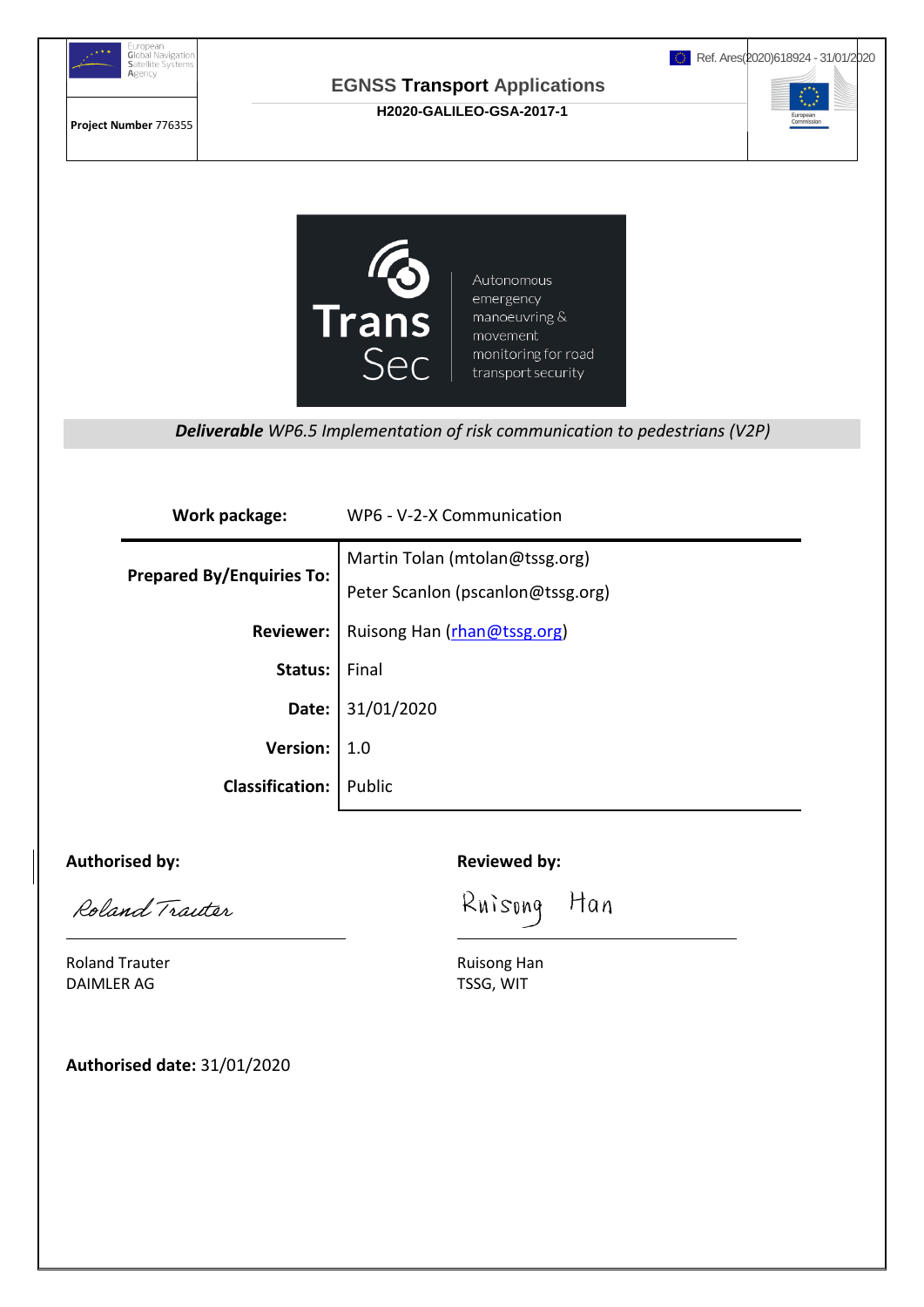## **Document Control**

This deliverable is the responsibility of the Work Package Leader. It is subject to internal review and formal authorisation procedures in line with ISO 9001 international quality standard procedures.

| <b>Version</b> | Date       | Author(s)    | <b>Change Details</b> |
|----------------|------------|--------------|-----------------------|
| 1.0            | 31/01/2020 | Martin Tolan | <b>Final Version</b>  |
|                |            |              |                       |
|                |            |              |                       |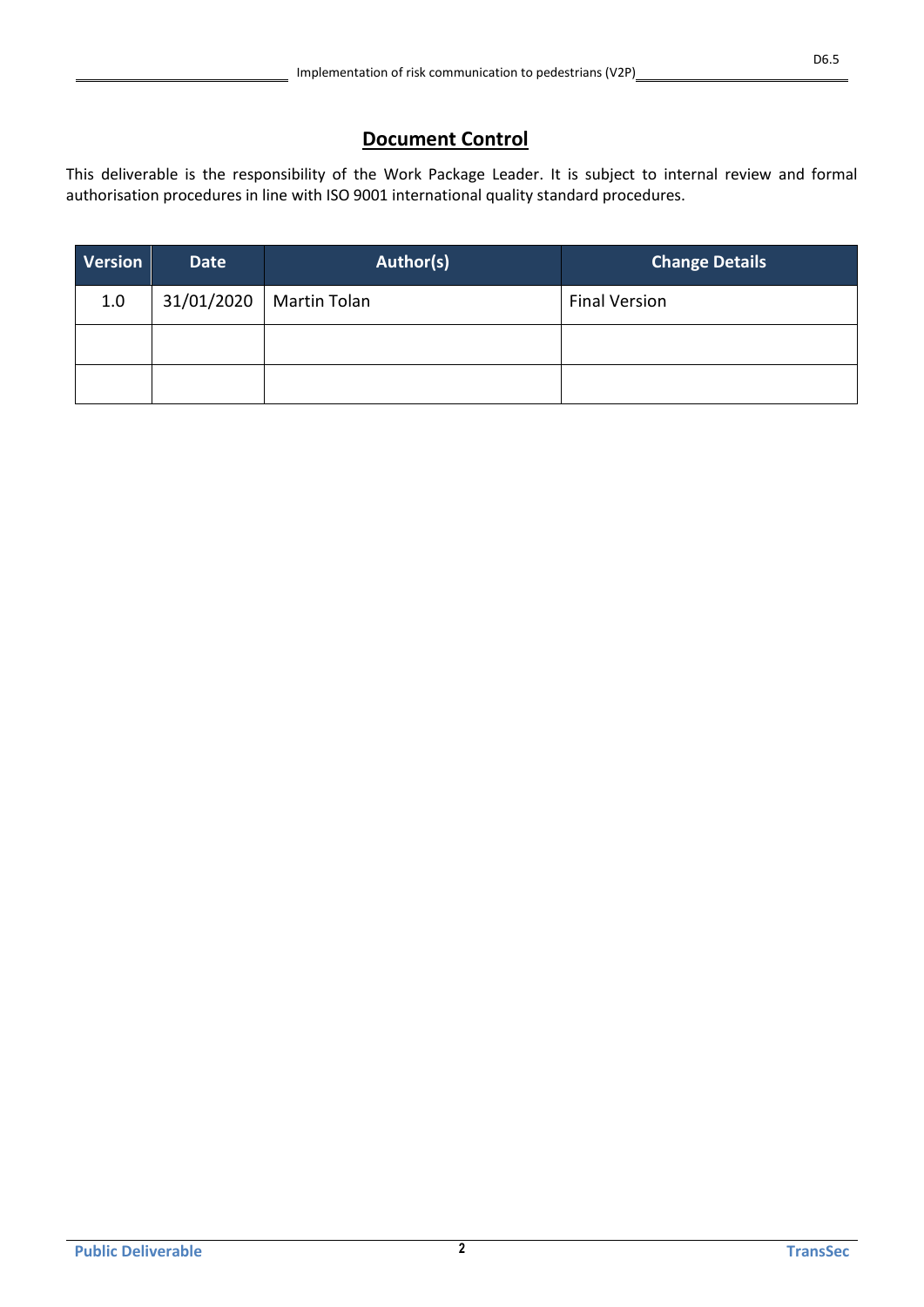

## **Table of Contents**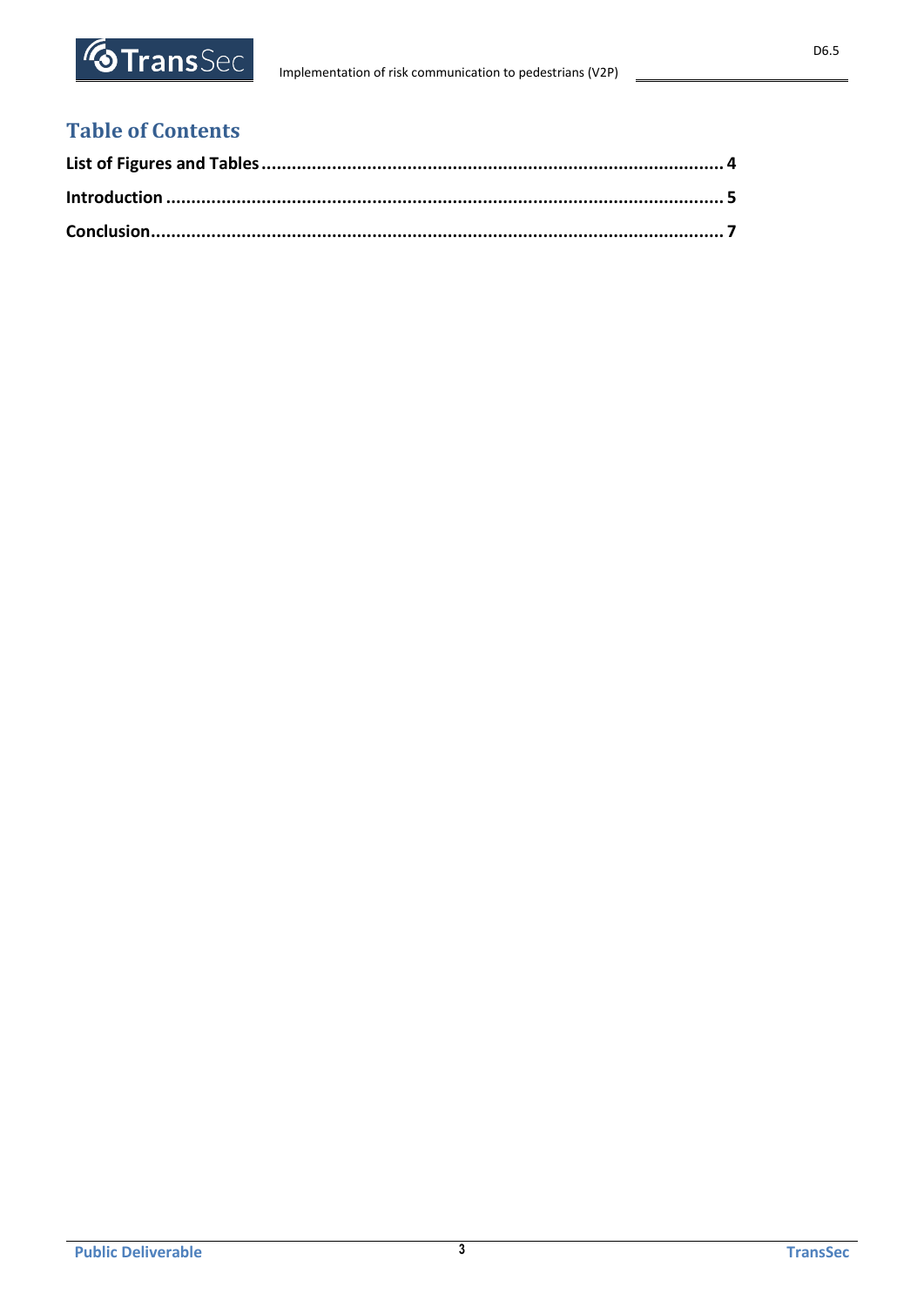# <span id="page-3-0"></span>**List of Figures and Tables**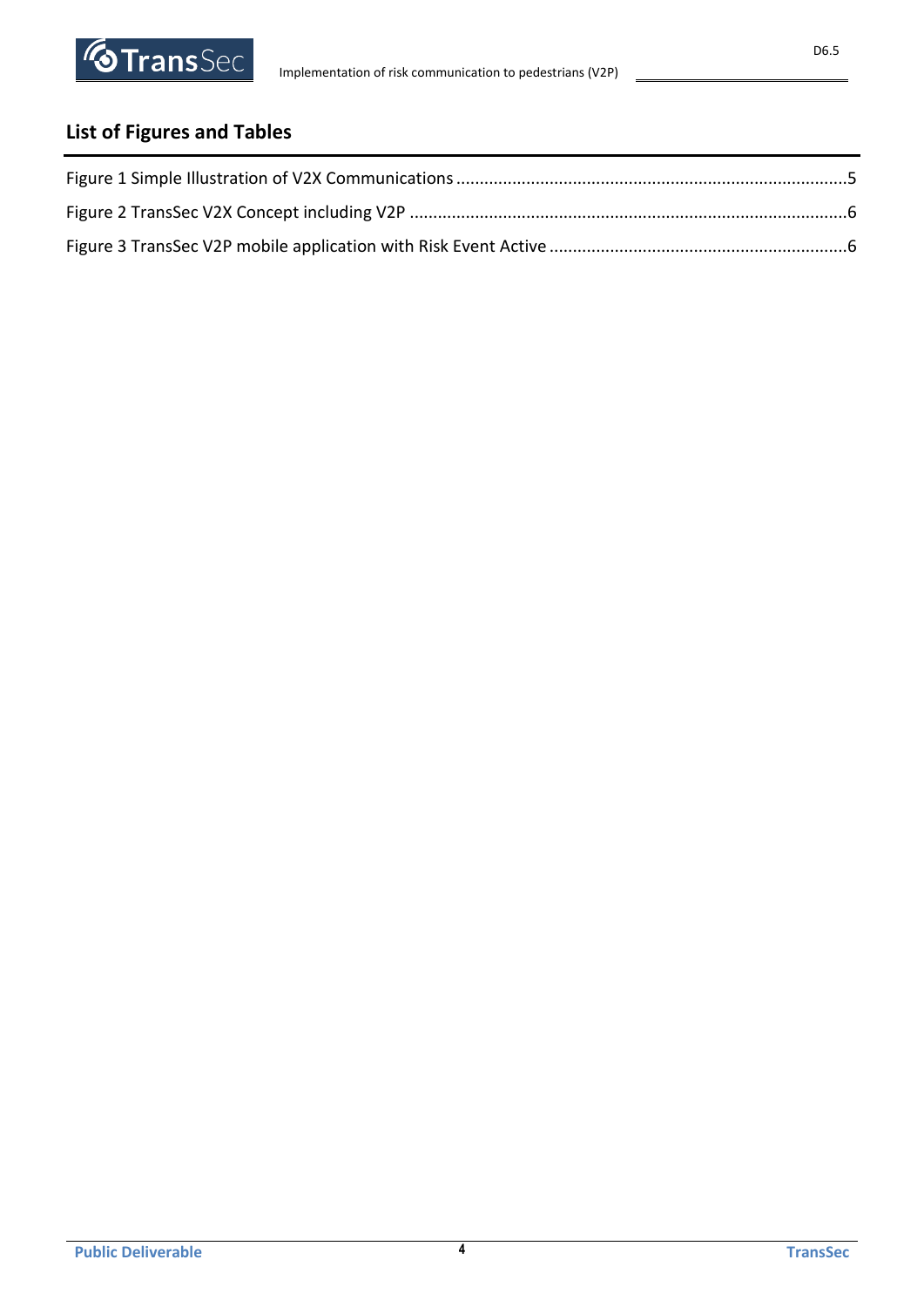## <span id="page-4-0"></span>**Introduction**

The purpose of this deliverable is to act a companion to the demonstrator "Implementation of risk communication to pedestrians (V2P)" that has been completed within the TransSec project and will give a brief introduction to the demonstrator.

In [Figure 1](#page-4-1) we can see a simple overview of the various communications terminologies that constitute Vehicle to Everything (V2X) communications. In this we can also see that Vehicle to Pedestrian (V2P) consists of the communications that originates in the vehicle (in this case a truck) and is targeted directly to the pedestrians themselves.



### **Figure 1 Simple Illustration of V2X Communications**

<span id="page-4-1"></span>Within the TransSec project WP6 has been tasked with the implementation of this demonstrator (amongst other demonstrators) and have devised several methods and channels of disseminating the risk event to pedestrians based on research carried out on current standards and methodologies in place globally.

This demonstrator consists of two main features:

- Notification to static infrastructure
- Notification to dynamic entities

For the static infrastructure, the TransSec risk notification includes the static elements used in cities that can be utilised as an early warning system for pedestrians. These include digital signage and audio warning that may be present in public areas, parks, markets and plazas. As the locations of the risk events are known the digital signage can be used to inform the pedestrian population of the risk and provide relevant information to those in the area on how to evacuate and seek safety.

Notification to dynamic entities takes the form of informing pedestrians directly via a mobile application that is capable of receiving messages from the TransSec cloud services. In order to deliver this demonstrator significant effort has been expended in the area of a future deliverable that covers Vehicle to Infrastructure communications (D6.6 - V2I). The V2I components are required in order to facilitate the overall TransSec architecture that support the full suite of V2X communications. This is to say that the V2I components supports the V2P demonstrator which can be seen in [Figure 2.](#page-5-0)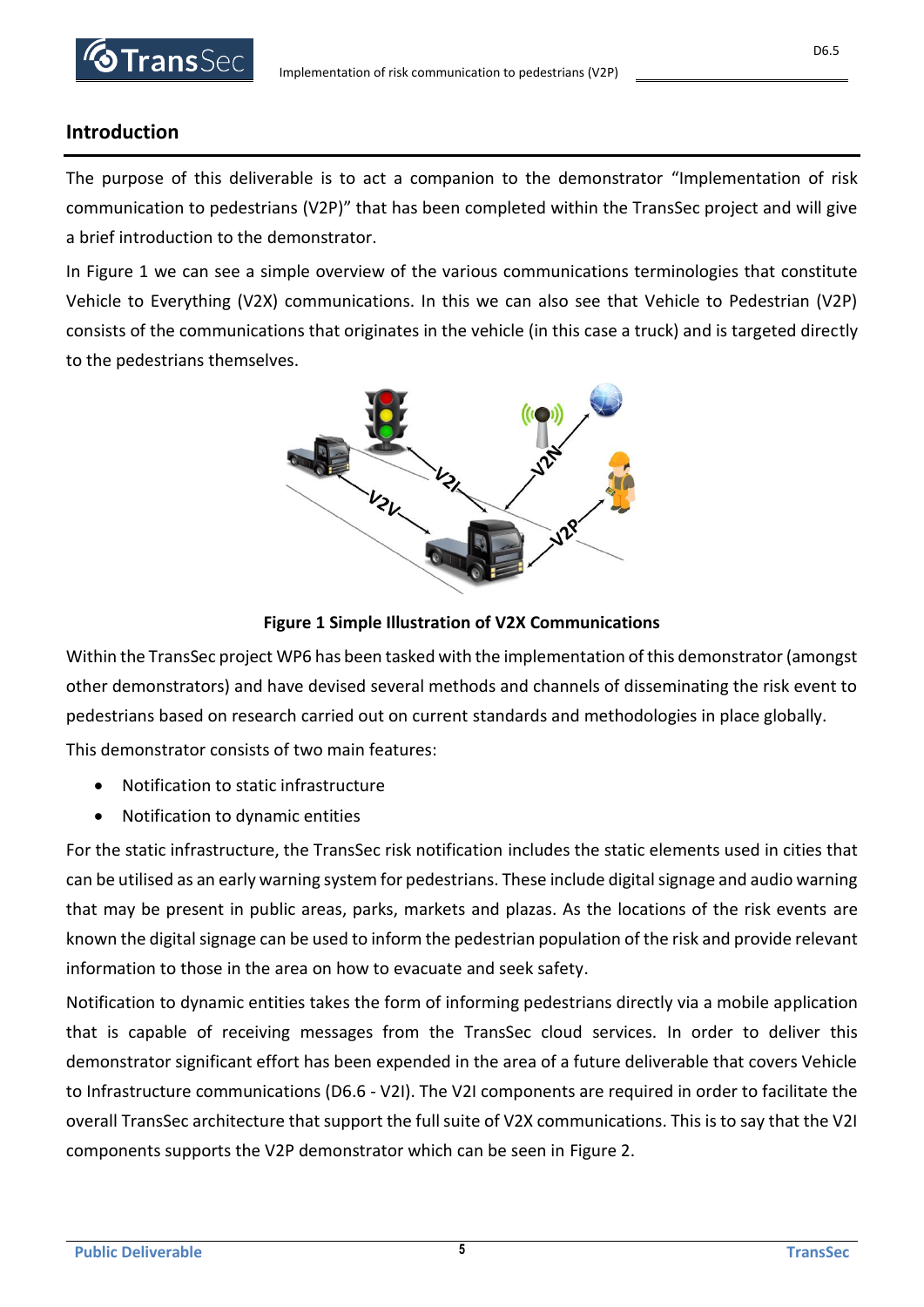

**Figure 2 TransSec V2X Concept including V2P**

<span id="page-5-0"></span>As risk events are detected by the TransSec vehicles the risk level is communicated to the TransSec cloud services via the Road Side Units (RSUs) over hybrid connections that incorporate both cellular and network data traffic. The TransSec web services (running in the cloud) analyses the received risk events and determines the cohort of pedestrians that are to be notified of the risk event and push the notifications to the TransSec mobile application. The TransSec mobile application then informs the user that there is a risk event active, provides the location of the event origin and provides the user with a means of evacuation away from the source of the risk as can be seen in [Figure 3.](#page-5-1)

<span id="page-5-1"></span>

**Figure 3 TransSec V2P mobile application with Risk Event Active**